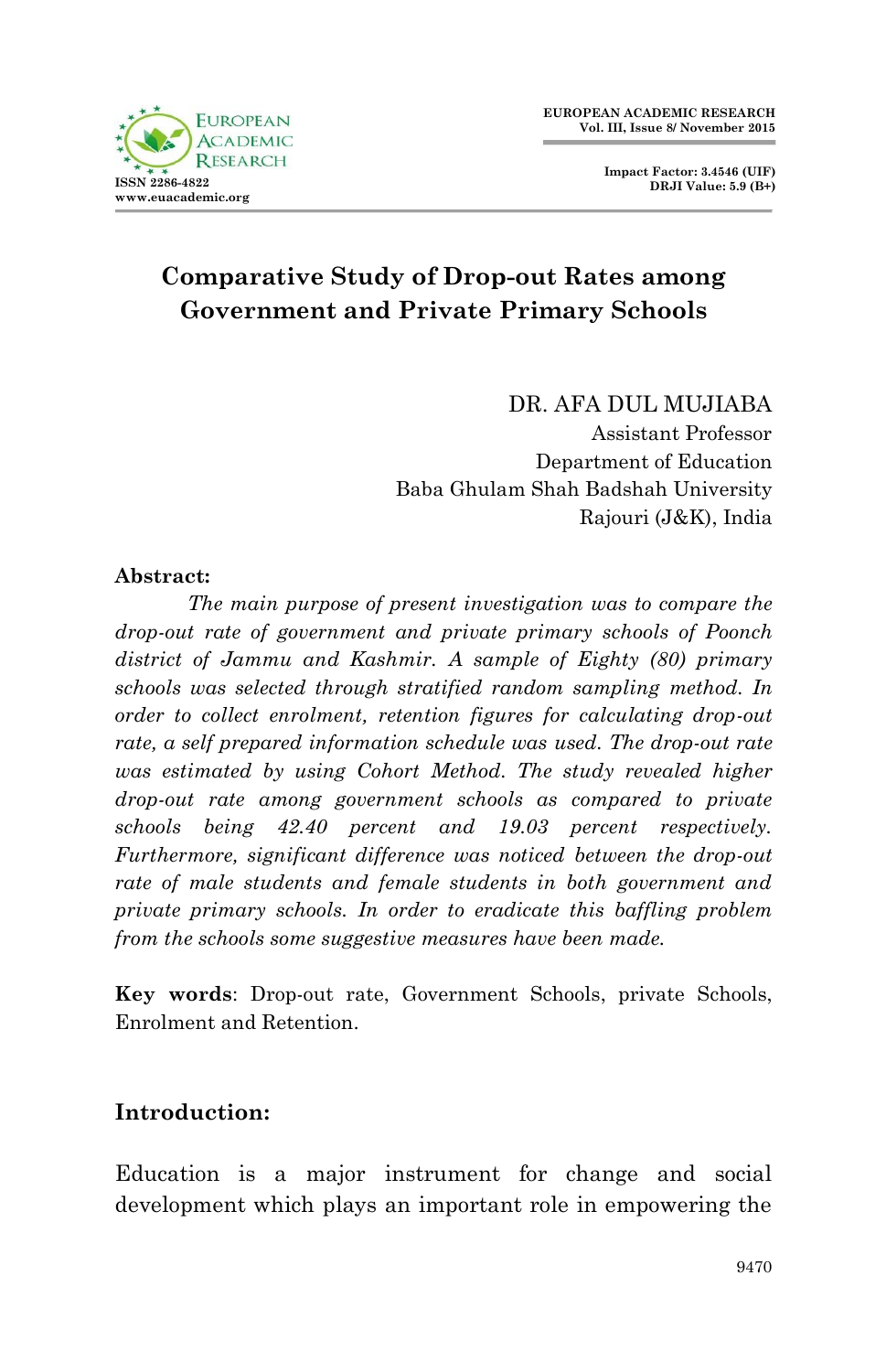#### Afa Dul Mujiaba*-* **Comparative Study of Drop-out Rates among Government and Private Primary Schools**

child economically and socially. It also provides the children with the means to participate fully in their communities (UNESCO, 2000). Elementary education is a ladder, on the basis of which learners are able to attain secondary and higher education. It is the backbone of the educational pattern of a country. Moreover, Elementary stage is the most crucial stage of education as it lays the foundation for the personality, attitudes, self-confidence, habits, learning skills and communication capabilities of the pupils. Universalization of elementary education has been one of the important goals of educational development in India since independence. A number of centrally sponsored schemes as well as other programmes were initiated across the country to universalize the elementary education, like the Operation Blackboard (1987- 88), District Primary Education Programme (DPEP) (1994), Mid Day Meal (1995), Sarva Siksha Abhiyan (SSA) (2001), National Programme for Education of Girls at Elementary level (NPEGEL) (2003), Kashturba Ghandi BalikaVidyalaya (KGBV) (2004) and Right to Education Act (RtE-2009) "Article 21-A". But the desired result has not been achieved so far. One of the big obstacles in the field of universalization of elementary education is the problem of drop-out. Sufficient number of researchers have conducted researches in this field and probed it as a barrier in the way of spreading and development of education system in India and abroad. Das (1969) studied the wastage and stagnation at elementary level in the state of Assam and concluded that the rate of wastage and stagnation among girls was higher than that of boys. Pillai et al (1980) conducted a study of drop-out in primary school in Kerala and revealed that the percentage of drop-out was higher among boys than girls and also higher in SCs, STs and other backward communities. The causes were ill health, household work and poverty. Hussain (1982) revealed that the rate of wastage was highest in the first two classes and single teacher schools. Gupta et al. (1989) reported that the overall drop-out rate of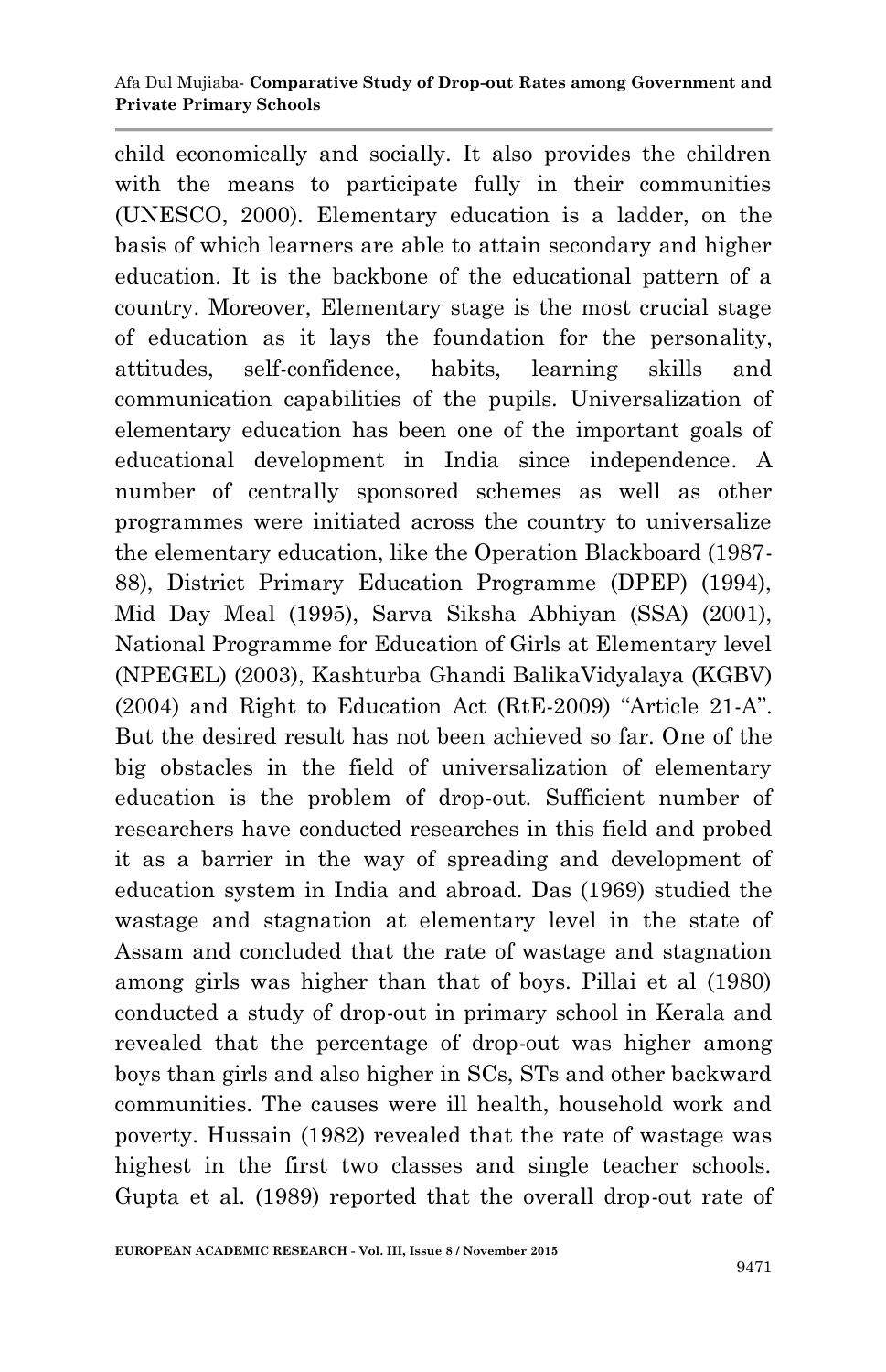primary stage was more than 60 percent in the states of Andhra Pradesh, Bihar, J&K and West Bengal, where as in Assam, Orissa, Rajasthan and U.P. it was less than 50 percent and in case of Madhya Pradesh, it was about 58 percent. The drop-out rates among the SCs as well as STs Pupils were higher than that of pupils of all communities in all states except in J&K. Vyas et al. (1992) reported that the drop-out rate of girls was higher than boys; drop-out rate of urban schools was also higher than rural schools. Furthermore, the study also revealed higher drop-out rate in the government schools as compared to private schools. Leelavathy (1997) investigated the incidence of wastage and stagnation which was nearly 32.4 percent. The incidence of wastage alone was around 20.4 percent, including 15.6 percent for boys and 4.8 percent for girls. A similar investigation was carried out by Naidu (2000) which revealed higher drop-out rates among girls than boys. Archana (2001) revealed that enrolment of girls was poor in comparison to boys at primary level and the drop-out rate of girls was more than double as compared to boys. Giakwad et al. (2005) reported that majority of school drop-outs belonged to nuclear type and middle size family and had no literate parents. The main causes were illiteracy, distance of school, lack of furniture, safe drinking water and sanitary facilities in the schools. Roul et al. (2005) revealed that the home conditions, school conditions and economic conditions of the parents play an important role in the drop-out of girl students**.** Subramaniam (2005) indicated that the drop-out rate was higher among boys than the girls. Low income of parent, child labour, lack of interest in studies etc. were reported to be the causes of high dropout rates. Nakpodia (2010) reported higher drop-out rate among male students than female students. Mir (2012) conducted a study in the state of Jammu and Kashmir and found 20.83 percent drop-out rate at primary stage of education. The economic, social, domestic and school related factors played an important role in dropping-out of students. Amany (2014) studied that the drop-out rate of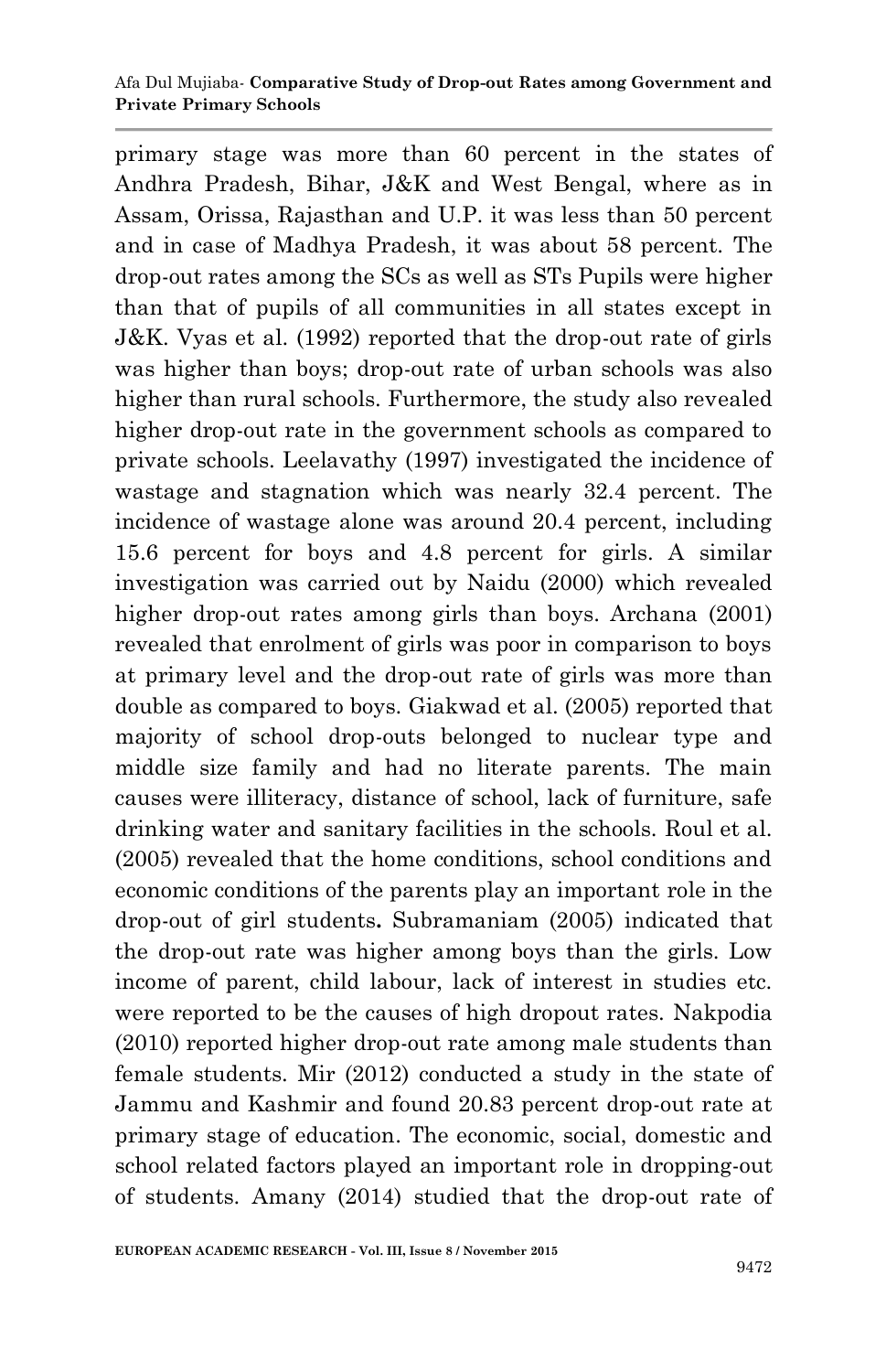rural schools was comparatively higher than that of urban schools being 66.7 percent and 33.3 percent respectively. A similar study was conducted by Mohanty (2014) which revealed 59 percent drop-out rate, whereas the non-enrollment rate was 41 percent. The study further revealed higher drop-out rate among girls as compared to boys, but the non-enrollment rate of boys was comparatively higher than girls.

The findings of above mentioned research studies revealed contradictory results about the gender differences in regard to their drop-out rates. The findings also revealed highest dropout rate in first two classes and lowest drop-out rate in next higher classes. The need of the study was felt because of the alarming incidence of drop-out rate at this stage and lack of comparative studies on drop-out rates of Government and Private schools in the state of Jammu and Kashmir.

## **Objectives of the study:**

- 1. To find-out the drop-out rate collectively and separately for each class in Government and Private Primary Schools of Poonch District.
- 2. To compare the drop-out rate among Male and Female students in Government and Private Primary Schools.
- 3. To compare the overall drop-out rate among Government and Private Primary Schools

# **Sample of the Study**

In the present study a sample of 80 primary schools (Government and Private) were selected through stratified random sampling procedure in order to calculate the drop-out rate.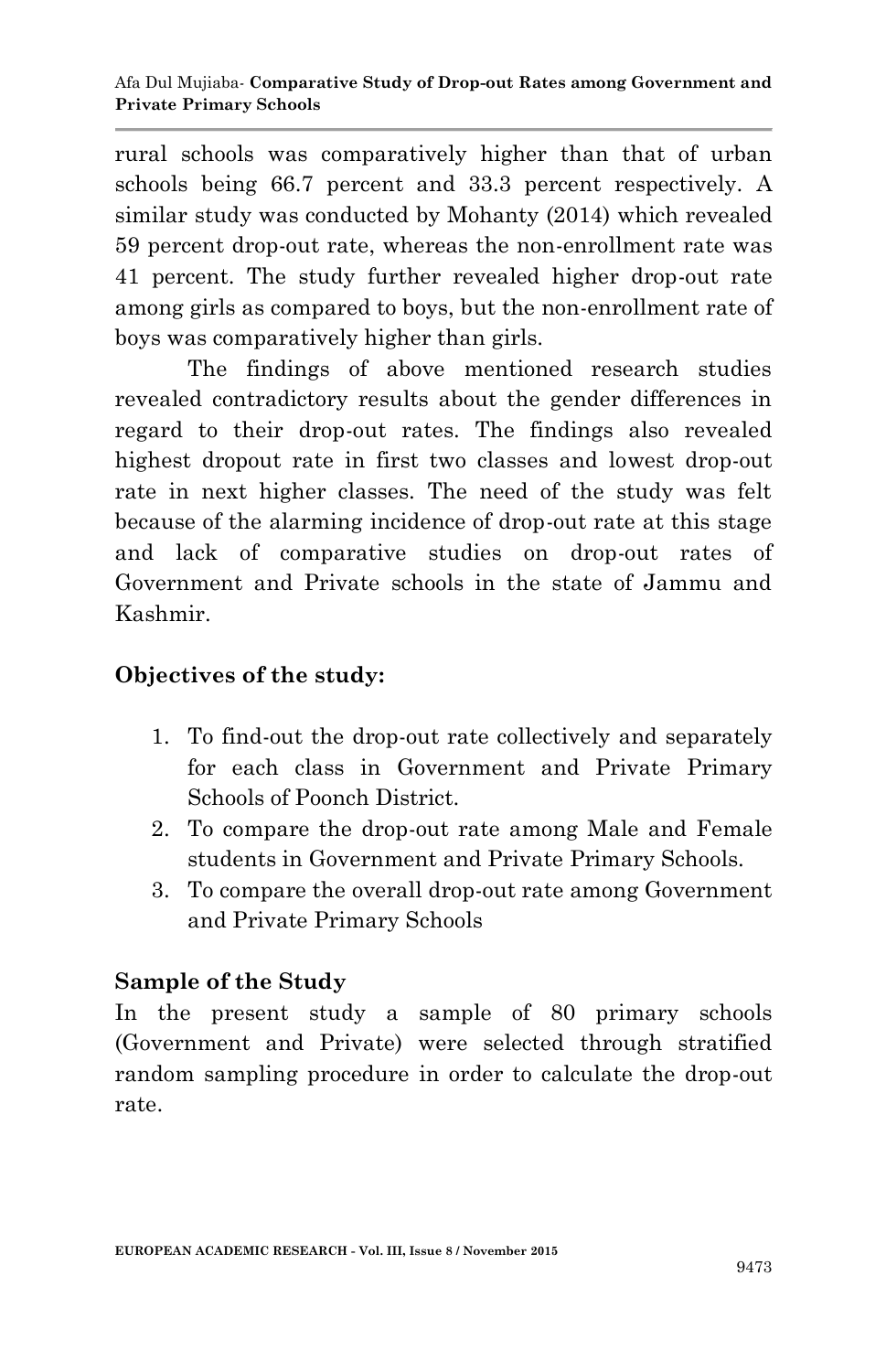Afa Dul Mujiaba*-* **Comparative Study of Drop-out Rates among Government and Private Primary Schools**



**Fig.1.1 Diagram Showing the Distribution of Sample 150**

## **Tool and technique used in the present study**

In the present investigation a self-prepared Information Schedule was used in order to study the enrolment and retention figures for calculating the dropout rate. After collecting the required information percentage method was used for estimating the drop-out rate with the help of Cohort method. Following formula has been used for calculating the drop-out rate.

Drop-out Rate= 
$$
\frac{No. \text{ of \textit{Dropouts}}}{Total \text{ No. of \textit{Students enrolled}}}
$$
 X 100

## **Analysis and Interpretation of Data:**

|                              | Drop-outs |                         |       |                          |       |                       |       |                           |       |       |            |
|------------------------------|-----------|-------------------------|-------|--------------------------|-------|-----------------------|-------|---------------------------|-------|-------|------------|
| Government<br><b>Schools</b> |           | $Class-II$<br>2007-2008 |       | $Class-III$<br>2008-2009 |       | Class-IV<br>2009-2010 |       | <b>Class-V</b><br>2010-11 |       | Total | Proportion |
|                              |           | N <sub>0</sub>          | Prop. | NO.                      | Prop. | No.                   | Prop. | No.                       | Prop. |       |            |
|                              | Male      | 82                      | 23.49 | 34                       | 9.74  | 33                    | 9.45  | 54                        | 15.47 | 203   | 58.16      |
|                              | Female    | 60                      | 17.54 | 31                       | 9.06  | 15                    | 4.38  | 32                        | 9.35  | 138   | 40.35      |
|                              | Total     | 142                     | 20.54 | 65                       | 9.40  | 48                    | 6.94  | 38                        | 5.49  | 293   | 42.40      |

**Table: 1.1 The Drop-out rates of Government Schools**

Above table 1.1 reveals that out of total enrolment in class-1 in government primary schools, 20.54 percent pupils dropped-out in class-II, 9.40 percent dropped-out in class III, 6.94 percent dropped-out in class-IV and 5.49 percent pupils dropped-out in class V. The corresponding drop-out rates for boys in classes- II,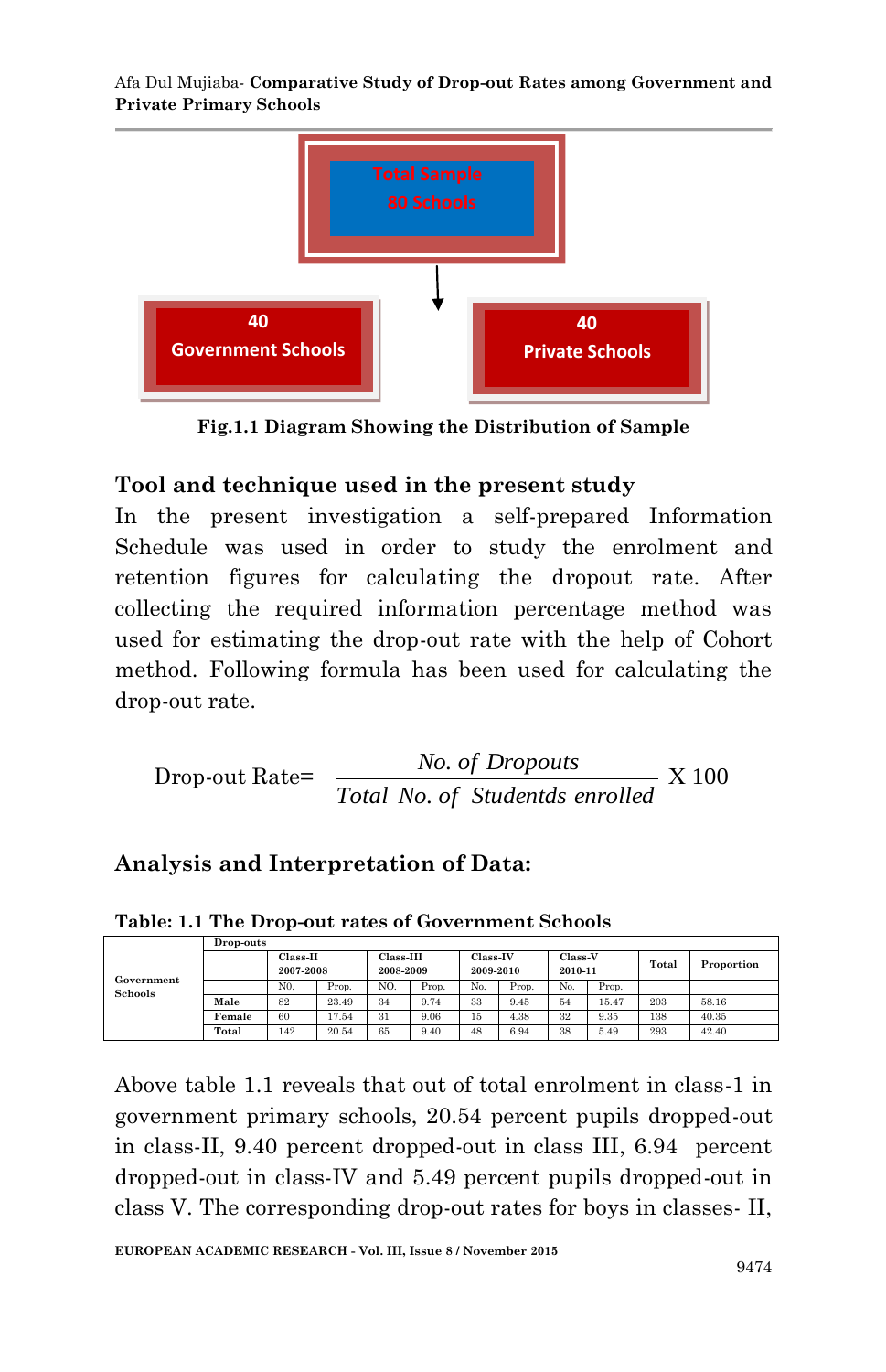III, IV and V were 23.49 percent, 9.74 percent, 9.45 percent and 15.47 percent respectively. Drop-out rates for female in classes-II, III, IV and V were found to be 17.54 percent, 9.06 percent, 4.38 percent and 9.35 percent respectively. It is evident from the above table that the collective percentage of drop-out rate at primary stage for males (58.16 percent) was comparatively higher than the females (40.35 percent) in government schools of Poonch district. This result is on expected lines and can be justified on the basis of fact that the males are generally being considered as an earning agent and they forced to leave the schools without completing their final grade in order to provide financial support to their families. The result is supported by the findings of the studies conducted by Pillai,et al (1980); Subramaniam (2005) and Nakpodia (2010).



*Fig. 1.2* **Illustrating Year wise, Gender wise and Class wise Drop-out Rates in Government schools.**

**Table: 1.2 showing the Drop-out Rates of Private Schools**

|                           | Drop-outs  |                |           |           |                 |           |         |         |       |            |       |  |
|---------------------------|------------|----------------|-----------|-----------|-----------------|-----------|---------|---------|-------|------------|-------|--|
| Private<br><b>Schools</b> | $Class-II$ |                | Class-III |           | <b>Class-IV</b> |           | Class-V |         | Total | Proportion |       |  |
|                           |            | 2007-2008      |           | 2008-2009 |                 | 2009-2010 |         | 2010-11 |       |            |       |  |
|                           |            | N <sub>0</sub> | Prop.     | NO.       | Prop.           | No.       | Prop.   | No.     | Prop. |            |       |  |
|                           | Male       | 44             | 8.14      | 20        | 3.70            | 18        | 3.33    | 21      | 3.88  | 103        | 19.07 |  |
|                           | Female     | 20             | 6.02      | 15        | 4.51            | 14        | 4.21    | 14      | 4.21  | 63         | 18.97 |  |
|                           | Total      | 64             | 7.33      | 35        | 4.01            | 32        | 3.44    | 35      | 4.01  | 166        | 19.03 |  |

The table 1.2 depicts that out of total enrollment in class-1 in private schools,7.33 percent pupils dropped-out in class-II, 4.01 percent dropped-out in class- III, 3.44 percent pupils droppedout in class IV and 4.01 percent pupils dropped-out in class V. The corresponding drop-out rates for males in classes- II, III, IV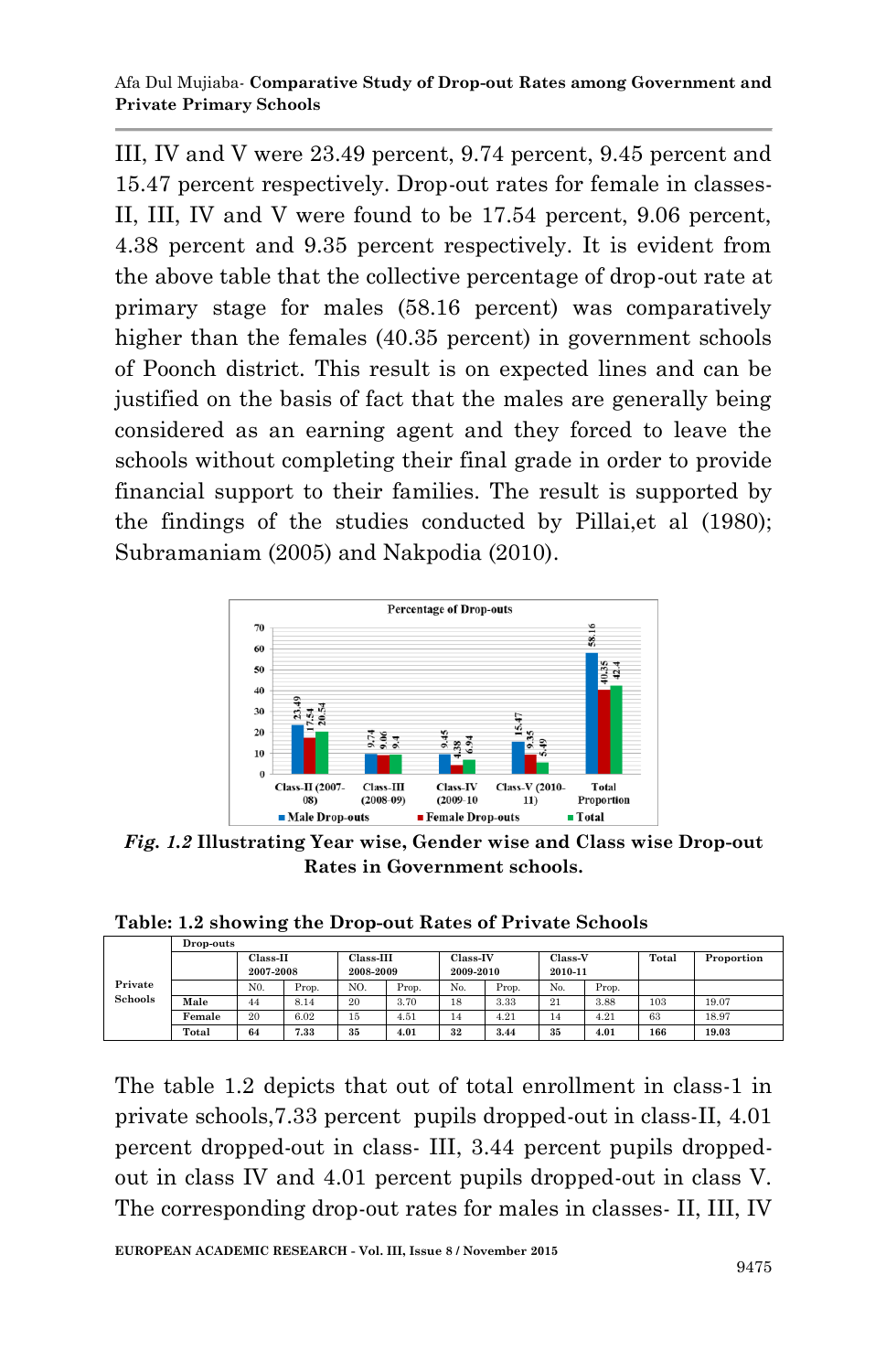and V were 8.14 percent, 3.70 percent, 3.33 percent, and 3.88 percent respectively. Drop-out rates for females were 6.02 percent, 4.51percent, 4.21 percent and 4.21 percent in classes-II, III, IV and V respectively. The data presented in the above table indicates that the proportions of dropouts for males and females did not differ significantly. The overall drop-out rate of private schools was found to be 19.03 percent.

Thus, the overall dropout rate of Government schools was higher than that of private schools is because of the fact that Government schools are not in position to provide attractive environment to the students which is very important for molding the students towards further education, so due to lack of adequate infrastructural facilities in government schools it is almost impossible for the teachers retain them in the school for long period of time. This finding is supported by the finding of Vyas, et al (1992).



**Fig.1.3. Illustrating Year wise, Gender wise and Class wise Drop-out Rates in Private Schools.**

#### **Findings and their Implications:**

**Drop-out Rate in Government Schools (Total Sample, Gender wise and Class wise)**

> The drop-out rate of government schools was calculated to be 42.40 percent. The study also revealed that the proportion of drop-out rates for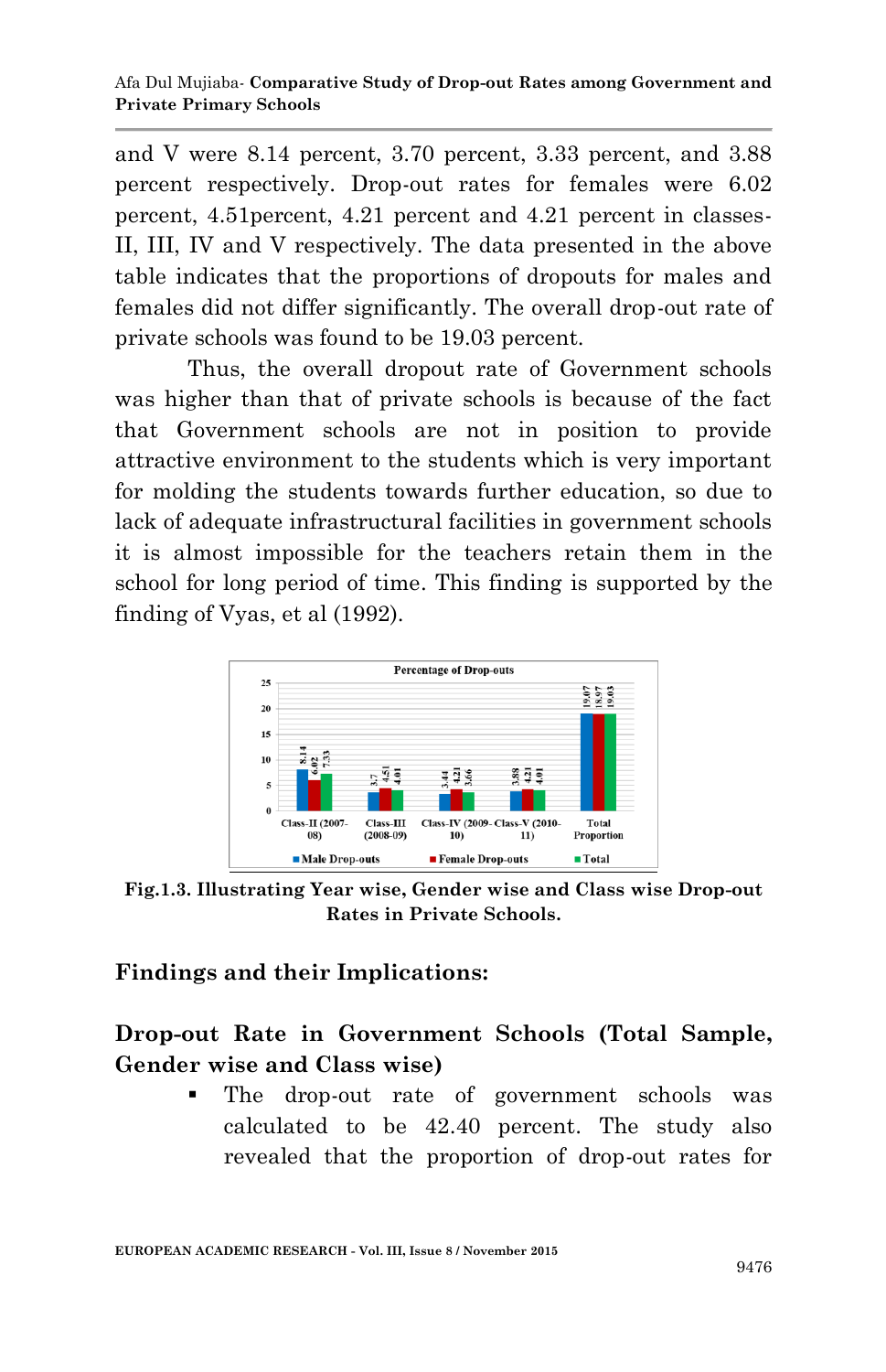male was significantly higher than female i.e. 58.16 percent and 40.35 percent respectively.

 Highest drop-out rate was observed in class-IInd and lowest in class-V i.e. 20.54 percent and 5.49 percent respectively, among the students in government schools of Poonch district.

# **Drop-out Rate in Private Schools (Total Sample, Gender wise and Class wise)**

- The overall drop-out rate of the students in private schools was estimated to be 19.03 percent. The study revealed higher drop-out rate for male as compared to female i.e. 19.07 percent and 18.97 percent respectively.
- Highest drop-out rate was found in class-IInd being (7.33 percent) and lowest in class-IV being (3.44 percent) in private schools of poonch district.

# **Educational Implications:**

- Poor quality of education and lack of infrastructural facilities in the government schools compel the children to leave the schools before completing their primary education. In this regard, infrastructure and quality standard of the government schools should be enhanced at par with the standard of private schools in order to reduce the drop-out rates by attracting the students from all sections of the society.
- Mid-day meal scheme should be introduced in private and religious/minority schools of the state, because it works as an essential reinforcement for the poor parents to send their children in the schools and ensure their retention till they complete primary education.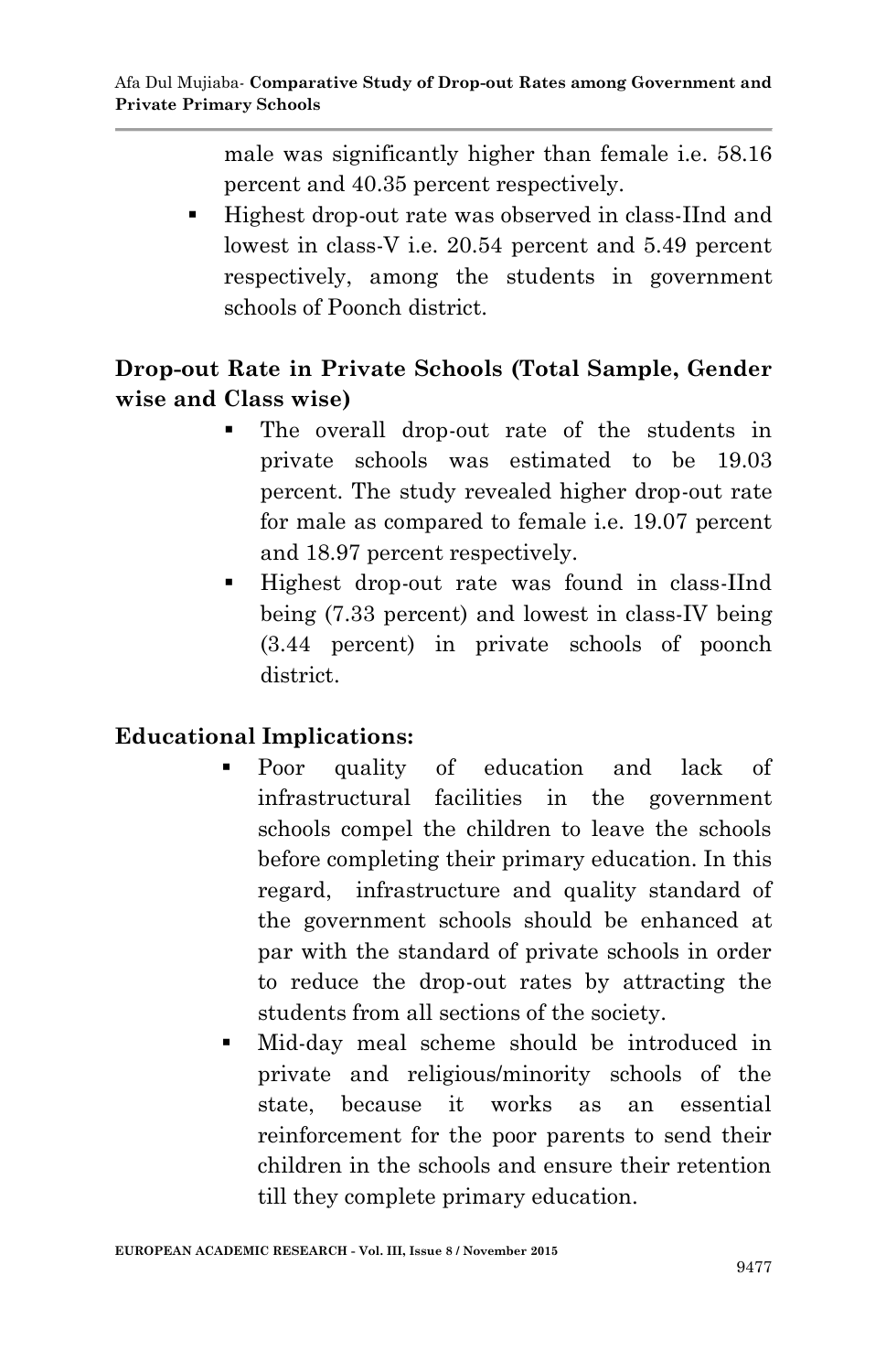- Library facilities small or big should be made available in every school, and the interesting books should be made available for the children too. This facility may promote more and more reading habits among the students.
- **Immature mind can indulge in immoral activities.** Students often in their tender ages are having maximum chances for indulging in ill practices. Therefore, guidance & counseling centers for students, illiterates, poors and disadvantaged sections may prove to be of great importance.
- Up gradation of primary schools into middle schools should be made available particular in rural areas.

#### **Research Implications:**

- Differently abled students also have the equal right to receive and successfully complete their elementary education. Unfortunately this group has not been paid due attention by the researchers.
- Independent researchers should also concentrate on the implementation aspects of various government schemes for ensuring universalization of elementary education as these are very much associated with the access and dropout of the students.
- Research projects may be undertaken on broader perspectives in more districts of Jammu and Kashmir and other states of India.
- **Drop-out rates of English medium schools, Hindi** medium schools and Urdu medium schools may be compared for understanding the facts related to the problem.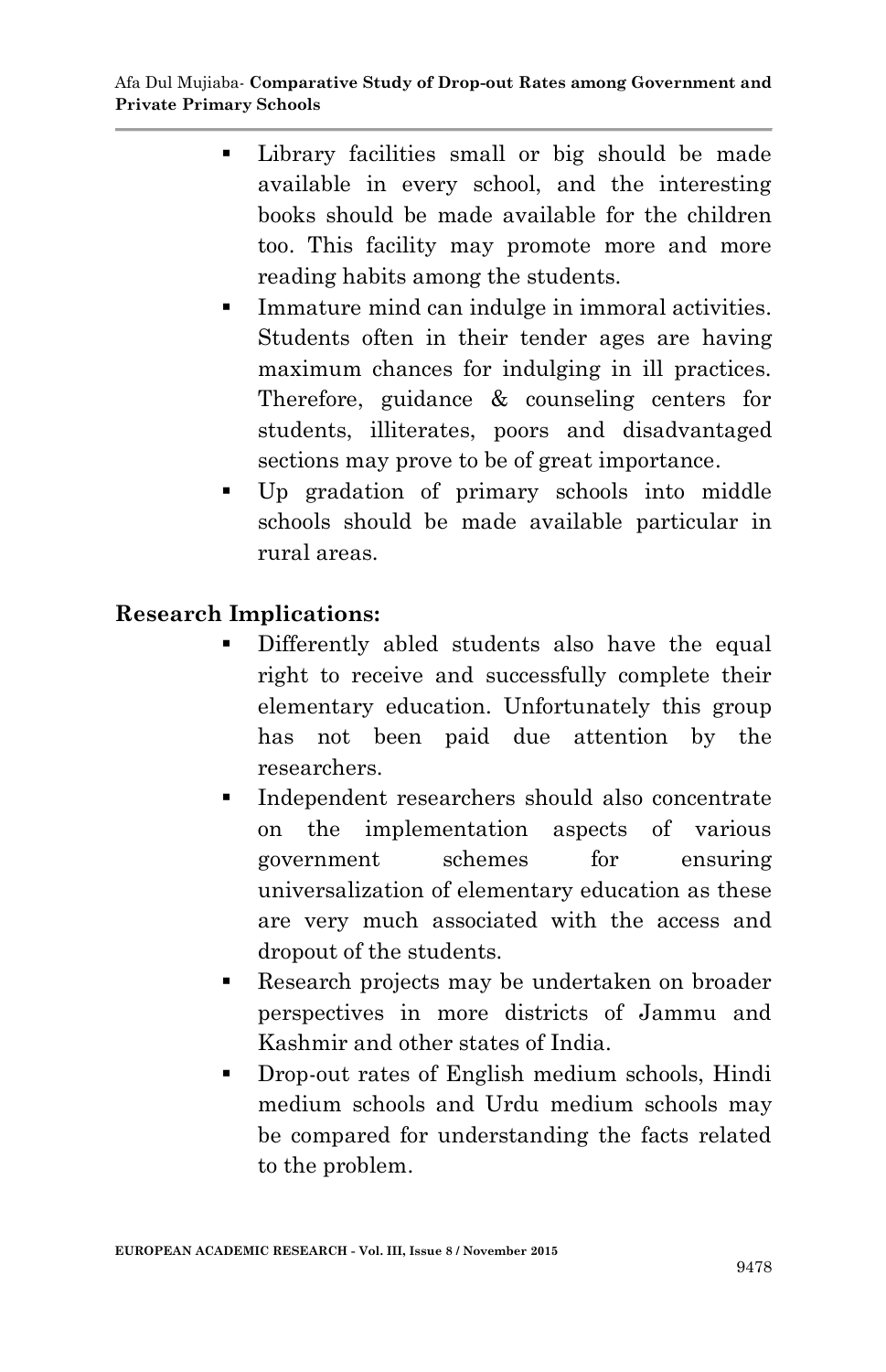#### **BIBLIOGRAPHY:**

- Das, R. C. (1969). A study of wastage and stagnation at elementary level of education in the state of Assam with special reference to primary stage. SIE, Assam, *Buch, M. B. Fourth Survey of Research in Education*, (1983- 88).Vol. *2, 1264.*
- Gaikward, S. R., Desetty, R. V; & Patnam, V. N. (2005). Expectations of slum school drop-out children and their parents about the selected aspects of school. *Journal of Dairying, Foods and Home Science, 24* (1), 44-53. Retrieved from the set of  $\mathbb{R}^n$  from the set of  $\mathbb{R}^n$  from the set of  $\mathbb{R}^n$  from the set of  $\mathbb{R}^n$  from the set of  $\mathbb{R}^n$  from the set of  $\mathbb{R}^n$  from the set of  $\mathbb{R}^n$  from the set of  $\mathbb{R}$ http:/www.indianjournals.com/ijoraspx?target=ijorjdfhs &volume=24chissue=icharticle=011
- Government of Jammu and Kashmir (2013). Planning Department: *Report.* Retrieved from http://www.jandkplanning.com/images/Economic\_survey /34-education.pdf
- Gupta, J. K., &Srivastava, A. B. L. (1989). A sample study of stagnation and drop-out at primary stage in the educationally backward states. *Buch, M. B. (1988-92), Fifth Survey of Research in Education, New Delhi: NCERT, 2*, 1142-1143.
- Hussain, M. (1982). Wastage and stagnation in schools of rural areas of Bhilwara district, SCERT, Rajasthan. *Buch, M.B. (1983-88). Fourth Survey of Research in Education,*  New Delhi: NCERT*, 2*, 1272.
- Mir, G. H. (2012). A study of drop-out rate at primary level in education zone Qaimoh District Kulgam (J&K).*Indian Journal of Adult Education*, 73 (2), 83-95.
- Mohanty, P. (2014). Non-enrollment and Drop-Out in Elementary Education- A study of scavenger's children living in urban slums of Lucknow and Kanpur. *European Academic Research,* 1 (12) 5664-5677. Retrieved from www.euacademic.org.